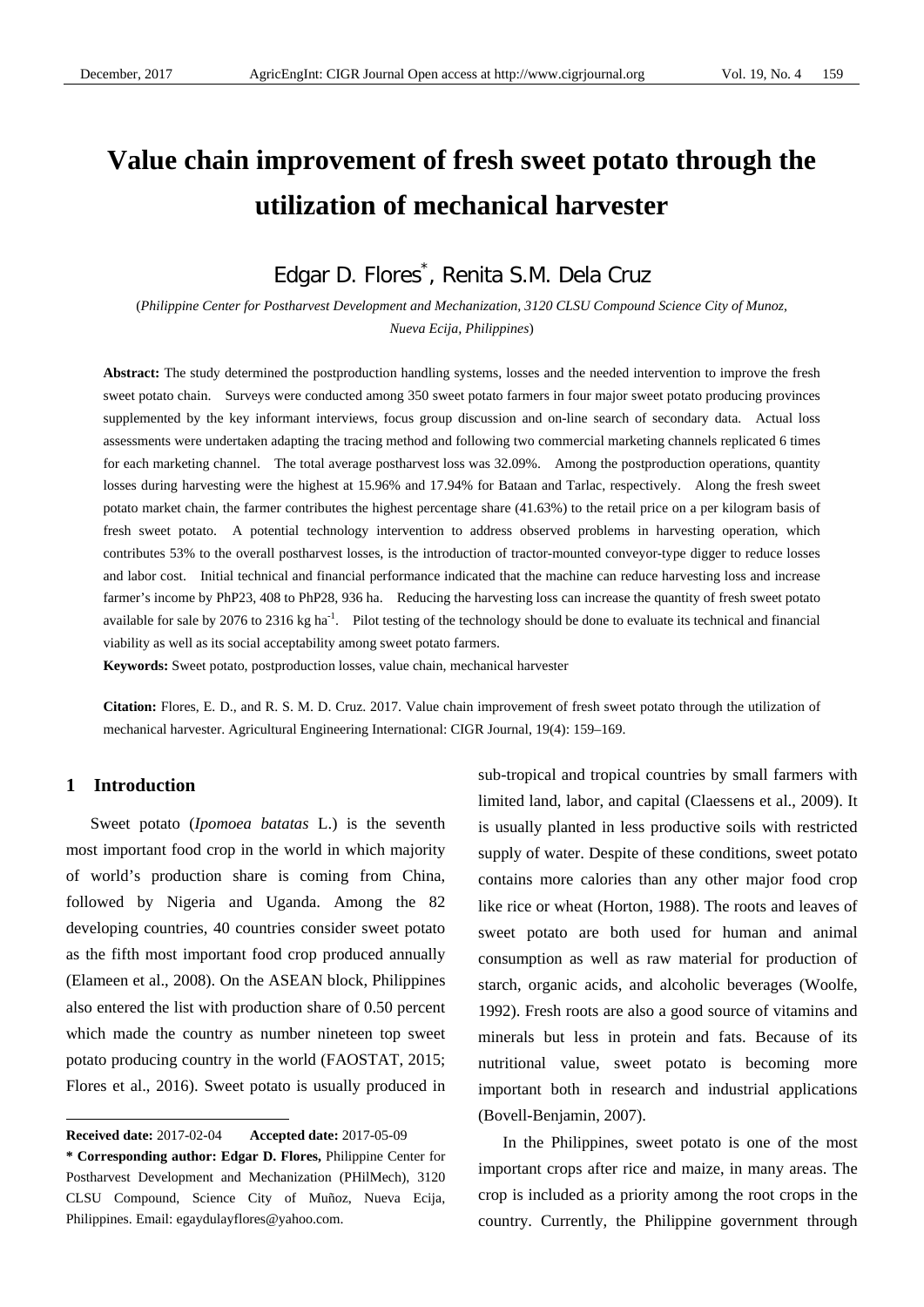the Department of Agriculture (DA) is advocating the production and consumption of sweet potato. It is believed that sweet potato plays a major role in realizing the country's goal towards food self-sufficiency. Sweet potatoes like any other crops are exposed to post-harvest losses during harvesting, transportation from farm to market. These losses are mainly due to physical damage, weight reduction, sprouting, pests and diseases (Woolfe, 1992; Mtunda et al., 2001; Rees et al., 2001) and improper post-harvest handling systems that lead to both qualitative and quantitative losses. Freshly harvested sweet potato roots have high respiratory rate that releases both heat and moisture that would eventually soften its texture. Sweet potato is considered highly "perishable" commodity because once it is detached from the plant it can no longer be stored for a long period of time (Wagner et al., 1983; Mtunda et al., 2001; Rees et al., 2001).

Postharvest loss is a measurable quantitative and qualitative loss of a product during the postharvest chain and includes the change in the availability, edibility and wholesomeness of the product that prevents its consumption (Troger et al., 2007). Both quantitative and qualitative losses of extremely variable magnitude occur during post-harvest stages, from producers until its final delivery to the consumers. Furthermore, improper post-production practices result in losses due to spoiling and deterioration in appearance, taste and nutritional value of the product before reaching the market. Such improper practices risk the marketability of the product, lower the prices and shorten the storage period of the products (Turan, 2008 as cited by Buyukbay et al., 2011). It was reported that losses during harvest, preparation for market, transportation and marketing of fruits and vegetables vary from 15 to 50 percent (Ozcan, 2007; Nuevo and Apaga, 2010) and could be up to 65 percent due to either loss in fresh weight or root rot between one and four months of storage (Kone, 1991). Post-harvest losses have already been recognized as one of the reasons that reduce food supply to the increasing population. Though the focus of the government is more on increasing production to provide the need of the growing population, post-harvest loss reduction is another area that leads to increase food availability.

Currently, there is no information on the post-harvest loss of fresh sweet potato in the Philippines. In addition, there are no available data on the specific points in the post-harvest system of fresh sweet potato where majority of losses occur. Hence, this study was designed to assess the losses in post-harvest handling of sweet potato as basis for providing appropriate loss reduction technology to enhance the supply chain of fresh sweet potato. Specifically, the study sought to determine and describe the post-production handling systems of fresh sweet potato; assess the nature and magnitude of post-production losses from farm to retail market level; determine the cost and net income shares of different stakeholders; determine the potential technology intervention that can reduce the magnitude of loss in the most problematic sweet potato post-harvest operations; and determine the potential effects of the proposed intervention in improving the post-harvest operation of fresh sweet potato.

#### **2 Materials and Method**

#### **2.1 Framework of the study**

Figure 1 shows the schematic diagram of activities undertaken to attain the objectives of the study. Identification and development of post-harvest and mechanization interventions that are appropriate to the needs of concerned farming actors require information on the specific constraints/gaps in sweet potato production.

The required preliminary data were gathered following the value chain framework and since sweet potato is a highly perishable commodity, post-harvest losses in every segment of post-harvest operation were also assessed. The immediate outputs of the study are recommendations on strategies that will reduce post-harvest losses as means of improving the fresh sweet potato chain as well as knowledge products that will be used in education and extension activities. The potential effects of proposed interventions and/or strategies will be more availability of sweet potato for sale and increased income due to reduce losses.

#### **2.2 Postharvest handling system of fresh sweet potato**

The data and information were obtained from both primary and secondary data sources. A total of 350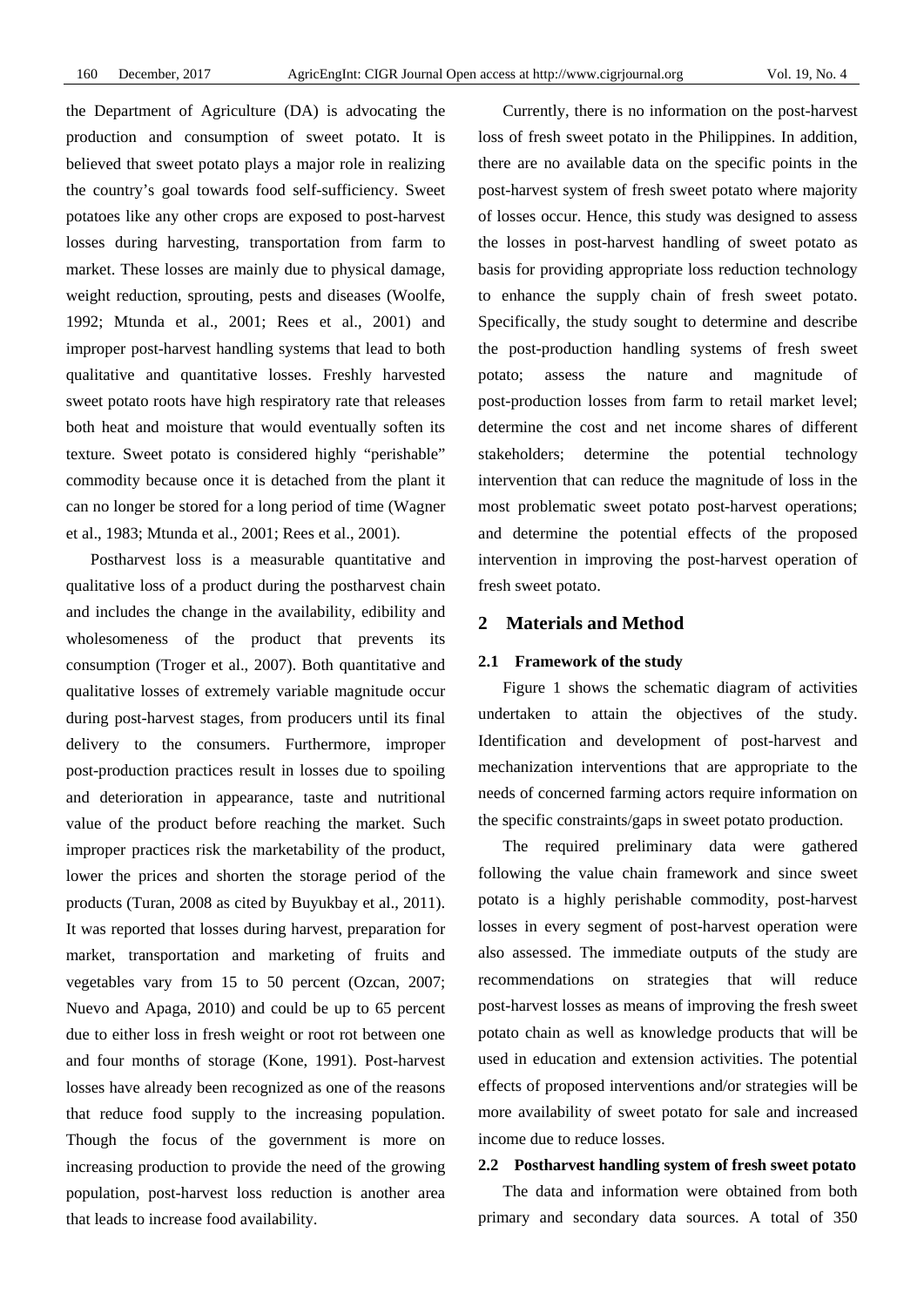farmer-respondents were randomly selected and interviewed from sweet potato producing provinces of Albay (110), Bataan (100), Northern Samar (80) and Tarlac (60). Other needed information was also obtained through online search of secondary data, key informant interviews (KII) and focus group discussions (FGD). Interviews were done with selected respondents who are very much familiar, knowledgeable and immersed in the production of sweet potato such as the farmer-leaders, key officials of Department of Agriculture (DA), Local Government Units (LGUs) and traders (i.e. wholesaler, retailers, viajeros, agents/middlemen).



Figure 1 Schematic diagram of the activities undertaken to generate the objectives of the study

# **2.3 Qualitative and quantitative post-harvest loss assessment**

Actual loss assessment studies for sweet potato were done in the provinces of Tarlac and Bataan where majority of sweet potato is grown for commercial market. A one shot run of loss measurement per identified sweet potato route was conducted with 6 samples per operation per route. Loss assessments were done following two routes, treating the routes as replicate for a given postproduction operation. The assessment of losses of sweet potato (both qualitative and quantitative) began from harvesting in the farm to marketing at retail market level.

Qualitative losses due to physiological changes that make the appearance, taste or texture of the sweet potato less desirable to the consumers were determined. Visual quality rating (*VQR*) and quality profile (*QP*) were used in determining the quality loss at the determined points of the commodity flow. Five to ten percent of the stocks were subjected to *VQR*. The *VQR* scales and its description are summarized in Table 1. Rating scale and descriptions were based on the quality standards set by Bureau of Agricultural Statistics (BAS, 2014) and Fishery

Products Standards (BAFPS) and validated with traders and retailers. The average rating for the samples monitored was calculated using Equation (1) (PhilMech and UPLB, 2009).

$$
VQR = \frac{(Wc)(Rc) + ... (Wc) + (Rc)}{Total weight of the samples}
$$
 (1)

where,  $Wc =$  weight of the commodity per rating scale and *Rc* = rating of the commodity.

*QP* is a method of evaluation where the general quality of the harvested produce is described by its frequency or percentage of defects or damage present. The degree, extent or description of the quality defects or damage, e.g. bruises, compressions, rotting, etc. were evaluated and classified as pre-harvest and postharvest defects (Table 2).

**Table 1 Rating scale used in** *VQR* **of samples for sweet potato** 

| Scale                       | Description                                                                                                   |
|-----------------------------|---------------------------------------------------------------------------------------------------------------|
| 5                           | Excellent condition, fresh, minor defects (which will include<br>insect infestation, physical damage, injury) |
| 4                           | Fair moderate defects                                                                                         |
| 3                           | Minimum level of marketability                                                                                |
| $\mathcal{D}_{\mathcal{L}}$ | Minimum limit of edibility                                                                                    |
|                             | Non-edible                                                                                                    |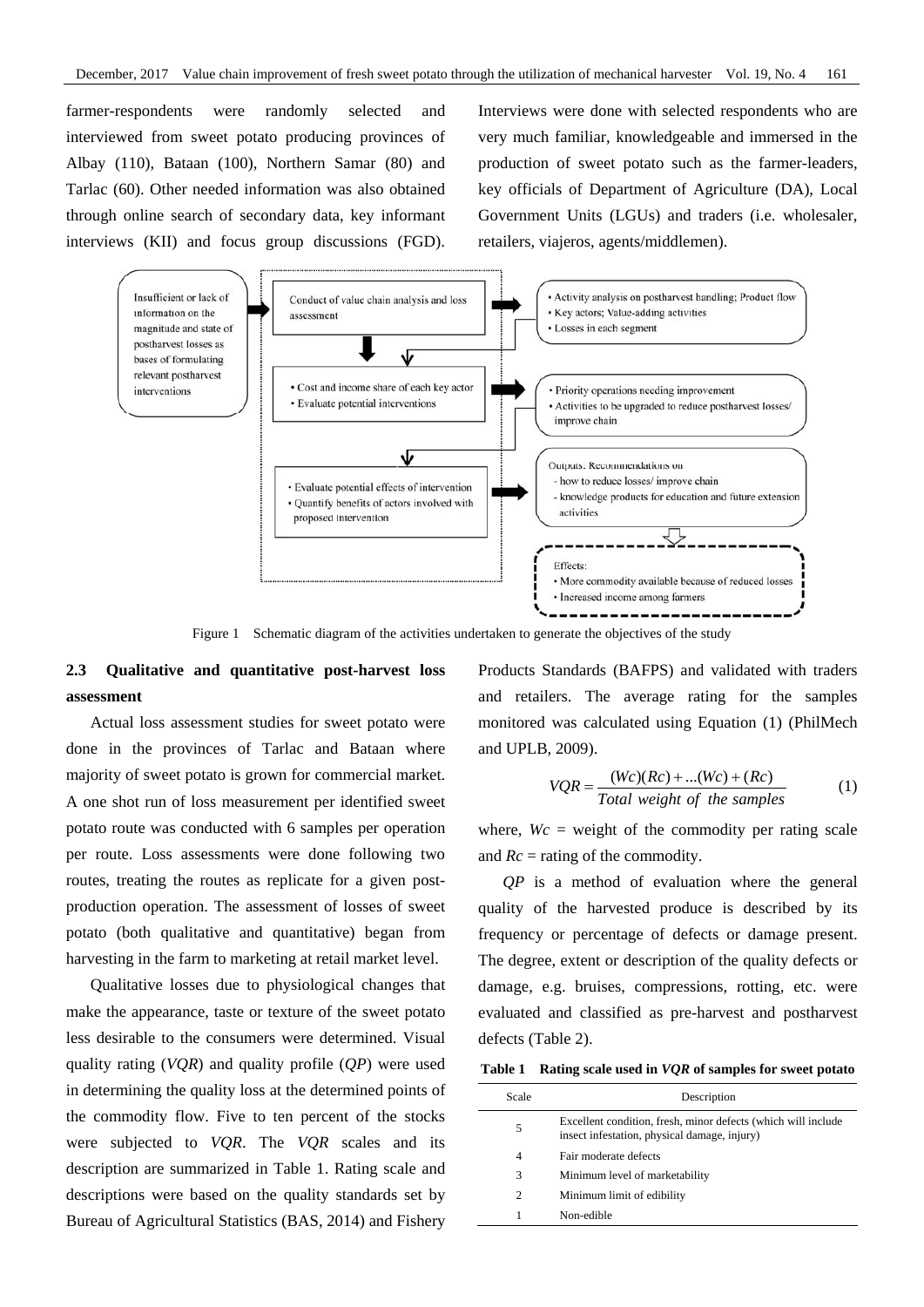| Table 2 Quality traits used in describing quality profile $(QP)$ |  |
|------------------------------------------------------------------|--|
| a Paramatan ng Kabupatèn                                         |  |

|                                                       | <b>OL SWEEL DOLATO</b>                            |                                                                          |
|-------------------------------------------------------|---------------------------------------------------|--------------------------------------------------------------------------|
| Stage of occurrence                                   | Sources of damage                                 | Defects                                                                  |
| Pre-harvest (damage)<br>manifested during<br>harvest) | • Wireworm<br>• Weevil<br>• Fertilizer            | • Wireworm infested<br>• Weevil infested<br>• Fertilizer damage          |
| Postharvest                                           | • Mechanical<br>• Pathological<br>• Physiological | • Bruises, cuts, skinning<br>• Soft rot, skin<br>• Shriveling, sprouting |

Quantitative losses due to the reduction in weight (e.g. spillage, moisture loss, etc.) of the total produce from farm to retail market were determined. The measurements of losses were determined from differences of the initial and final weight of the whole sample produce stock. Weight loss (*WL*) at the end of each postharvest operation was calculated using Equation (2) (PHilMech and UPLB, 2009).

$$
WL(\%) = \frac{Initial\ weight - final\ weight}{Initial\ weight} \times 100
$$
 (2)

where, *WL* is the weight loss in percent; initial weight and final weight are the sample weights before and after a period of observation, respectively. Period may refer to time or operation.

*Farm level*. Observations and documentations were conducted during harvesting of sweet potato roots and its sub-operations (e.g. field gathering, sorting, etc.). Harvest compositions and losses were determined from the three sampling areas representing 10 percent of the total harvested area. Assessment of produce such as marketable, non-marketable and rejects was immediately done after field gathering. Each observation samples were randomly selected from the marketable stocks and labelled for *VQR* and *QP* analysis in the succeeding chain until it reached the retail market level. The packing techniques, practices, distances travelled and the road conditions were observed. Prior to trading, the hauling of harvested sweet potato roots from farm to the farmer's house or near access road for picking-up by the trader was done using a tractor-trailer with capacity of 20 bags (90 to 100 kg bag<sup>-1</sup>) per load.

*Trader level*. From the farmer's house, sweet potato roots were hauled and transported using forward truck in an ambient condition. The quantity and quality of the observation samples was determined immediately after transporting to the intended market to assess losses during loading, transportation and unloading of sweet potato.

*Wholesale level*. Upon reaching the wholesale level, the samples were unloaded manually from the truck. The observation samples were weighed and subjected to visual quality (*VQR* and *QP*). Sweet potato at the wholesale level can be marketed 3 to 15 days after harvesting (DAH) or 1 to 12 days of stay at the wholesale level. At the wholesale level, the sweet potato roots were temporarily stored in the warehouse at an ambient condition before it is brought to the retail market stall.

*Retail level*. The quantity and quality assessments were undertaken on the observation samples upon reaching the retail level and on subsequent days of retailing until samples were completely disposed. At the retailer level, the sweet potato roots were displayed in an ambient condition.

#### **2.4 Costs and net income shares**

The information on the production cost and returns of sweet potato were based on the prevailing cost of inputs and labor and the price of sweet potato in 2015. The value addition undertaken by each actor along the chain was highlighted. The cost and income share of each actor was determined adapting the work of Lantican et al. (2011).

#### **2.5 Evaluation of potential technology intervention**

Potential technology intervention was evaluated for the identified postharvest operation where the highest losses occur. Partial budget analysis was used to determine and quantify the benefits and cost associated in adopting the new technology versus traditional or existing method.

## **3 Results and Discussion**

# **3.1 Commodity Flow and Key Actors Involved in Production**

Figure 2 shows the flow of fresh sweet potatoes from the farmers of the four major producing areas to the retail markets in Metro Manila and other adjacent regions. Among the sweet potato producing provinces, Tarlac and Bataan commercially produce sweet potato which reaches central markets like Divisoria, Balintawak, Tanauan-Batangas and Pasig City. Most of the sweet potatoes from Albay and Northern Samar are sold within the province. This study assessed the production of sweet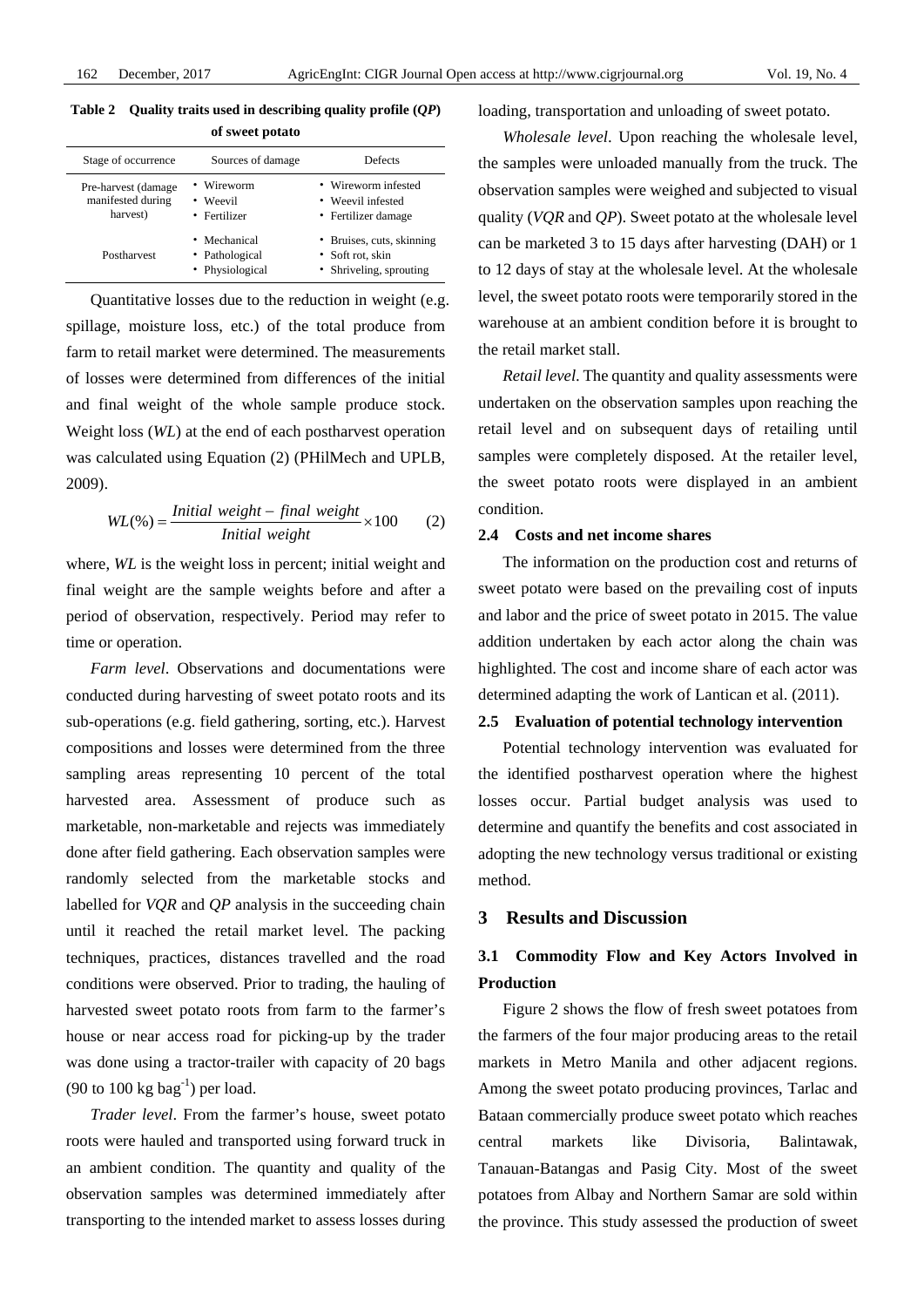potatoes in commercial scale considering the Bataan-Divisoria and Tarlac-Tanauan City market channels.



Figure 2 Commodity flow/handling route of sweet potato produced in Albay, Bataan, Tarlac and Northern Samar, 2014-2015

The activities undertaken by the major actors involved in the commercial type of sweet potato production are shown in Figure 3. Generally, harvested sweet potato passes many intermediaries from farmers to consumers. In the production of fresh sweet potato, farmers are the main producers, having the time, land and inputs to plant, grow, harvest (vine removal, soil digging, gathering and piling), sort and grade, haul harvested sweet potato to nearest area accessible for pick-up and sell sweet potato to the traders (e.g. agent, assembler, wholesaler, retailers).

The buyer or trader of sweet potato roots from the farmer-producer can be a "viajero", wholesaler or assembler/consolidator. Most traders usually have the time, access to vehicle, connections to wholesaler and financial capital. Among the traders, the assemblers/ consolidators usually have permanent stalls in the market where wholesalers pick-up the products for distribution to retailers. The wholesaler buys the produce from the trader and usually has a warehouse near or within the market where the retailers pick-up the sweet potatoes for market to local buyers/consumers. Commercial farmers with their own trucks bypass the traders and bring sweet potatoes directly to assemblers or to wholesalers. In Bataan, freshly harvested sweet potato are picked by the traders (agents) from the farms and brought to assemblers/wholesalers in central markets (e.g. Balintawak, Divisoria).



Figure 3 Major actors involved and their functions in commercial type of sweet potato production, 2014-2015

#### **3.2 Postproduction Handling of Fresh Sweet Potato**

At the farmer level, the postproduction operations of sweet potato for commercial purposes involves the cutting of vines, digging of roots, field gathering and piling, sorting, bagging, in-field hauling and marketing.

### *Harvesting*

Harvesting is one the most critical part of the postproduction and marketing operations of sweet potato. Harvesting of sweet potato for commercial purposes involves vine cutting, digging of the roots, and field gathering and piling. Harvesting of sweet potato is by digging the roots, requiring 30 to 50 laborers to harvest one hectare in a day. Harvesting can be done in two ways: staggered and single harvesting. Single harvesting involves the harvesting of sweet potato farm in one batch where the vines are totally removed and the production area is plowed or dug. In staggered harvesting only marketable size roots are collected on the first three harvesting before the vines are finally removed and plowed at the fourth harvest while one-time or single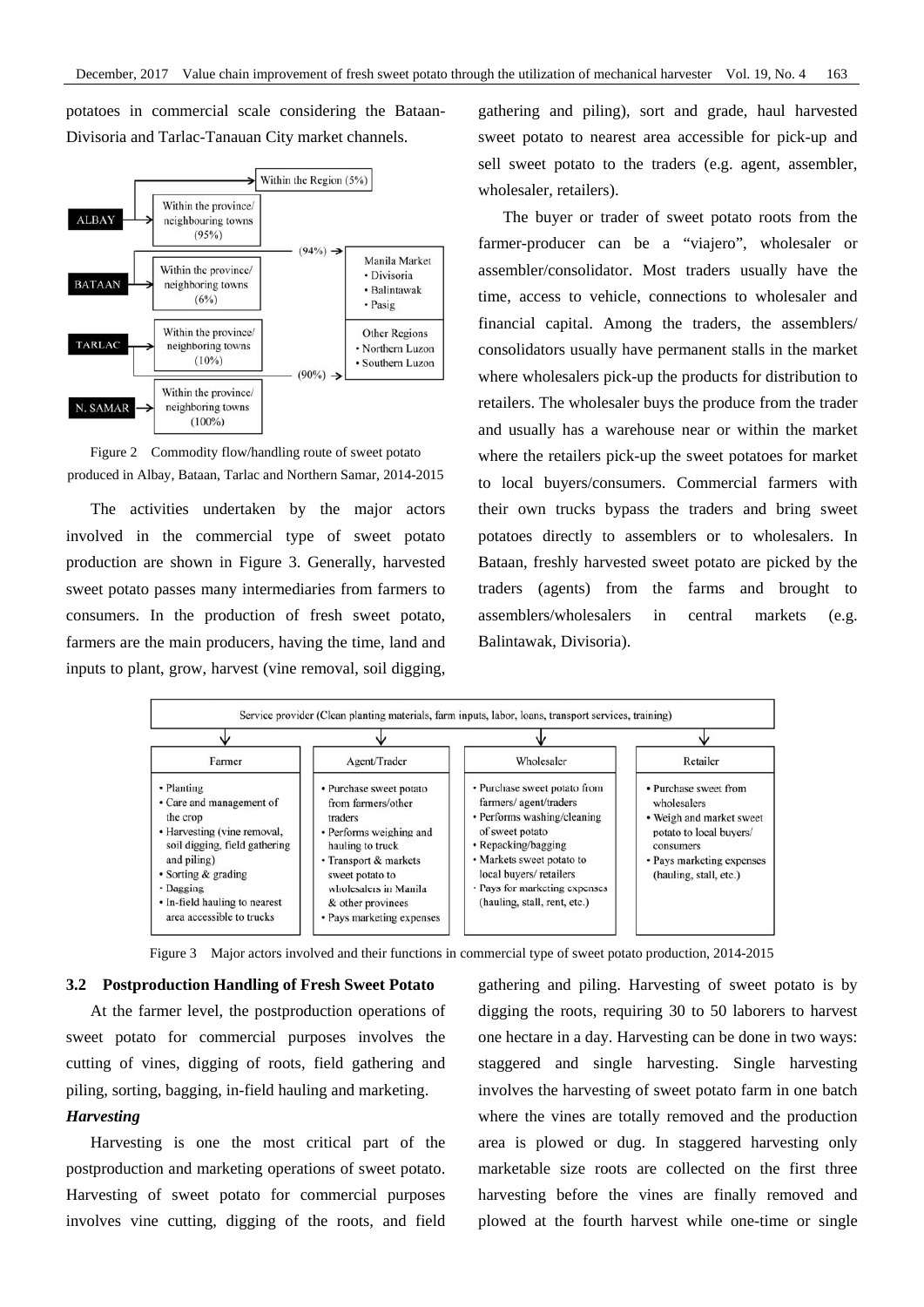harvesting is practiced by farmers selling sweet potato in commercial scale.

The percentage of farmers practicing the two methods of harvesting is shown in Table 3. Across the four provinces, 46 percent of the farmer-respondents practice staggered harvesting. Almost all of the farmers from Albay (90%) and Northern Samar (95%) practice staggered harvesting while all the farmers from Bataan and Tarlac practice one-time harvesting.

**Table 3 Type of harvesting sweet potato by farmers in four producing provinces, 2014** 

| Type of<br>harvesting | Albay | Bataan | Tarlac | N.Samar | All provinces<br>$(N=350)$ |
|-----------------------|-------|--------|--------|---------|----------------------------|
| Staggered             | 90.00 |        |        | 95.00   | 46.00                      |
| Single                | 10.00 | 100.00 | 100.00 | 5.00    | 54.00                      |

#### *Vine removal.*

Vine clearing is the removal of sweet potato vines prior to soil digging. This is commonly done manually to facilitate soil digging. The labor requirement for vine clearing is estimated to be 11 person-days/ha. About 18.0 tons of fresh sweet potato vines can be recovered per hectare.

#### *Soil digging*

Soil digging is exposing the roots from the soil through digging. This can be done by using any sharp or hard rod or stick; or by passing once or twice with single plow drawn by animal or two plows drawn by tractor (commonly done in single-type harvesting).

In Tarlac and Bataan, sweet potato farmers are using moldboard plow that can be dragged by an animal or a four wheel tractor with the laborer holding and guiding the direction of the plow. The Sapang Multipurpose Cooperative (MPC) in Moncada, Tarlac tried to fix the two moldboard plows at the hitch of the four wheel tractor to exclude the laborers following the plows. However, the system did not materialize because the tractor-operator tends to look back and check if the ridges for digging are hit or not. As such, more roots are cut and left under the ground. Under this condition, improvement in digging efficiency can be done by mechanizing planting. The furrows served as guide for the tractor-operator to dig the sweet potato rows. It was observed that more damage occurs when the farmers plow or dig tubers manually during harvesting. Aside

from being time consuming, manual digging can cut and even splits sweet potato roots into pieces.

It was observed that existing moldboard plow used in digging/uprooting of sweet potato did not expose all the roots and could not remove buried sweet potatoes in the soil. This limitation in the present practice can be a potential entry point to reduce loss.

#### *Field gathering*

Field gathering is the collection of exposed sweet potato roots and piling them at central location for sorting. This is done after soil digging or uprooting operation. Spacing of piles depends on the number of assigned laborers.

#### *Sorting and grading*

Preliminary sorting is the separation of good and removal of rejects from the harvested roots while grading is classifying the collected roots according to the present market grade. This operation is done in the farm by laborers hired by the trader. Sweet potatoes are graded according to size of the diameter. The Philippines has a size classification standard for sweet potato by PNS-BAFPS. These are:  $1<sup>st</sup>$  tier (*primera* or good) are those roots classified as large (7.1 to 9 cm dia) and extra-large (7 to 10 cm dia), 2nd tier (*segunda* or medium) are those roots classified as medium (5.1 to 7 cm dia), third tier ( *tersera* or small) are those roots classified as small (3 to 5 cm dia) and the fourth tier (*imut-imut* or *kalatong*) are those classified as very small (less than 3 cm diameter).

#### *Bagging*

In farm, sweet potatoes are bagged or packed in polypropylene woven sacks before hauling. The weight of a bag of sweet potato varies per study sites. In Bataan and Tarlac, the usual weight of bag is 100 kg with some farmers opting to have 50 kg per sack.

#### *In-field hauling/transportation*

Pre-sorted/pre-graded sweet potatoes in bags are transported from farm to more accessible roads for pick-up by traders. Hauling is usually done by trucks. Sweet potato farms that are not accessible to four-wheel transport, used carabao-drawn sled, single motorcycle, hand tractors, or four wheel tractor-drawn trailer.

#### *Washing*

Washing of sweet potato is done at the wholesale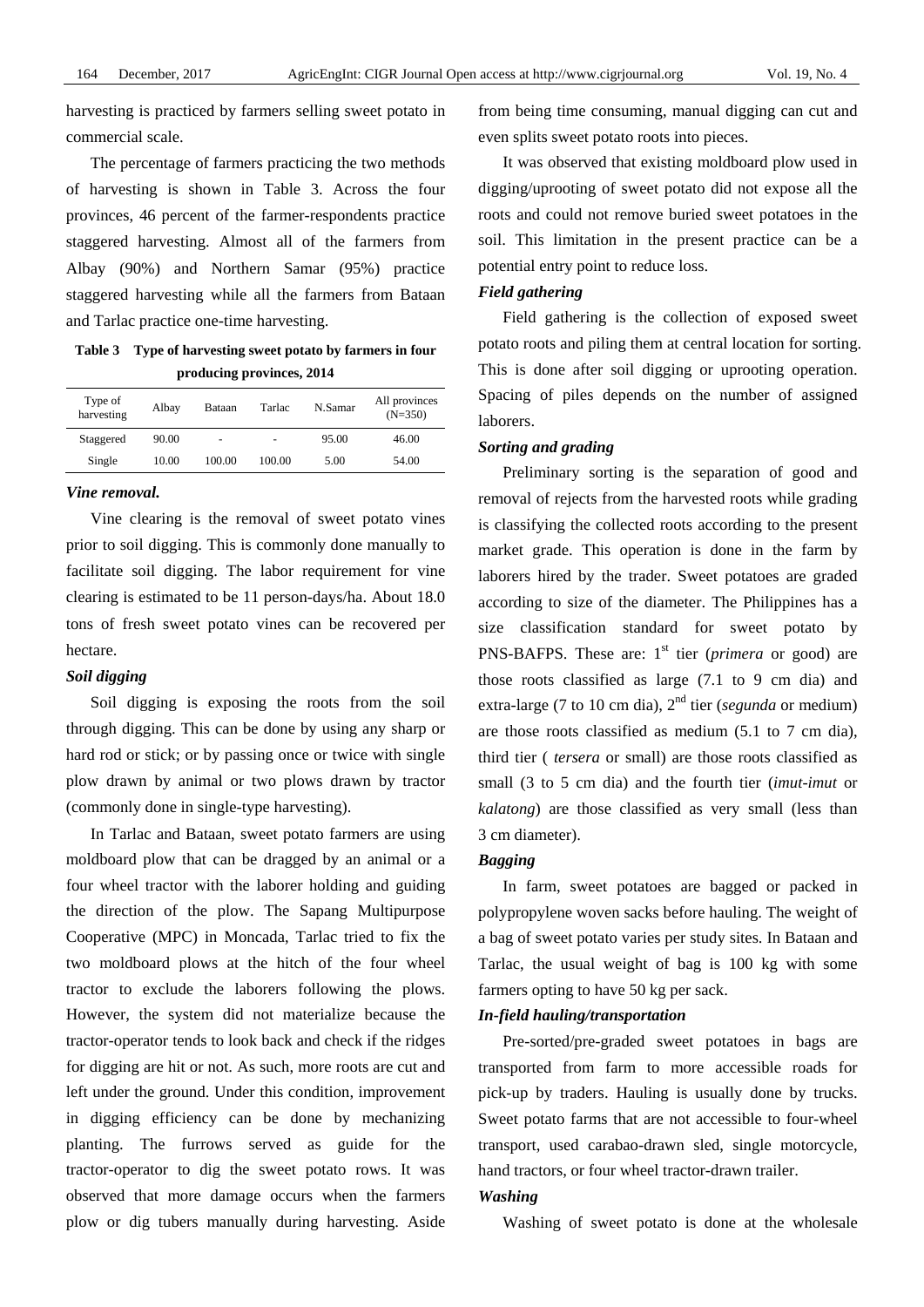level. It is usually done within the vicinity of the warehouse. Washing is done twice. The first washing removes the soil from the surface by soaking and with the aid of both feet (with or without rubber boots) loosen the soil from roots. Water replacement is done after three sacks or when around 300 kg of sweet potato roots have been washed. The second washing is done in concrete tanks (usually on warehouses that is distant from the intended market support). The roots are brushed manually to remove remaining dirt. Warehouses are either within the market such as in Tanuan Public Market and on case-to-case basis in Divisoria Public market.

#### *Packaging*

At the wholesale level, washed and graded SP roots usually packed in 10-kg capacity polyethylene (PET) bag before trading.

#### **3.3 Qualitative and Quantitative Loss Assessment**

Table 4 shows the quantitative loss of sweet potato for Bataan-Divisoria and Tarlac-Tanauan routes. The total average postproduction system's loss of fresh sweet potato from harvesting to 7 days of retailing was 32.09 percent. Highest loss was observed at the farmer-producer level (17.77%) followed by the retailer (10.39%) and wholesaler (3.93%). From producer, fresh sweet potato was directly traded and delivered by the agent-trader to the wholesaler. Thus, losses at the agent-trader level were nil.

**Table 4 Quantitative loss in the postproduction handling system of fresh sweet potato, Bataan-Divisoria and Tarlac-Tanauan, Batangas routes, 2014-2015** 

|                        | Percentage of fresh weight |                  |            |                                |               |
|------------------------|----------------------------|------------------|------------|--------------------------------|---------------|
| Supply market<br>route | Farmer-<br>Producer        | Agent/<br>Trader | Wholesaler | Retailer<br>$(7 \text{ days})$ | Total<br>loss |
| Bataan-Divisoria       | 17 12                      | 0.00             | 1.89       | 12.20                          | 31.21         |
| Tarlac-Tanauan         | 18.42                      | 0.00             | 5.97       | 8.58                           | 32.97         |
| Average                | 17 77                      | 0.00             | 3.93       | 10.39                          | 32.09         |

At the farmer-producer level, majority of the total losses came from the roots that were uncollected and those that were mechanically damaged during harvesting. Table 5 shows the harvesting loss at the farmer-producer level in Bataan and Tarlac with 15.96% and 17.94%, respectively. Bataan farm has comparatively higher uncollected roots (14.60%) compared to Tarlac (7.19%). The potential contributing factor to the gap might be the difference in soil type. Bataan has a sticky clay loam type, while Tarlac has a sandy loam type of soil. In terms of mechanical damaged during harvesting (roots that were cut and/or plow during harvesting), Tarlac has higher mechanical damage (10.75%) than Bataan (1.36%). Differences might be due to the variation in harvesting practices and size of harvested sweet potato roots. Sweet potatoes in Tarlac had bigger sizes than Bataan which could be due to the soil type and crop management practices. It was observed that bigger sizes of roots were easily hit by the pointed tooth of the plow especially when the implement could not cut the soil deeper than the roots of the sweet potato plants.

**Table 5 Harvesting loss at the farmer-producer level in Bataan and Tarlac, 2014-2015** 

| Type of losses               | Bataan                     | Tarlac |  |
|------------------------------|----------------------------|--------|--|
|                              | Percentage of Fresh Weight |        |  |
| Uncollected roots            | 14.60                      | 7.19   |  |
| Mechanically damaged roots   | 1.36                       | 10.75  |  |
| <b>Total Harvesting loss</b> | 15.96                      | 17.94  |  |
|                              |                            |        |  |

The quality of sweet potato samples for Bataan-Divisoria and Tarlac-Tanuan City routes are shown in Figure 4. The observation was done until all the sweet potatoes are disposed by the retailers to consumers.



Figure 4 Visual quality rating (*VQR*) of fresh sweet potato from farm to retail level, 2014-2015 (Scale of 5, excellent condition; 3, minimum level of marketability)

For Bataan-Divisoria route, the observed *VQR* rating decreased from 4.89 to 3.85 (7 days of stay at the retail level). The reasons of quality deterioration were due to skinning, bruising and shriveling. Skinning and bruising of the samples were initially monitored in the farm and on the wholesale level during hauling, loading and unloading. Shriveling of the samples was monitored  $5<sup>th</sup>$  to  $7<sup>th</sup>$  days on the retail level. At this period, sprouting with two or more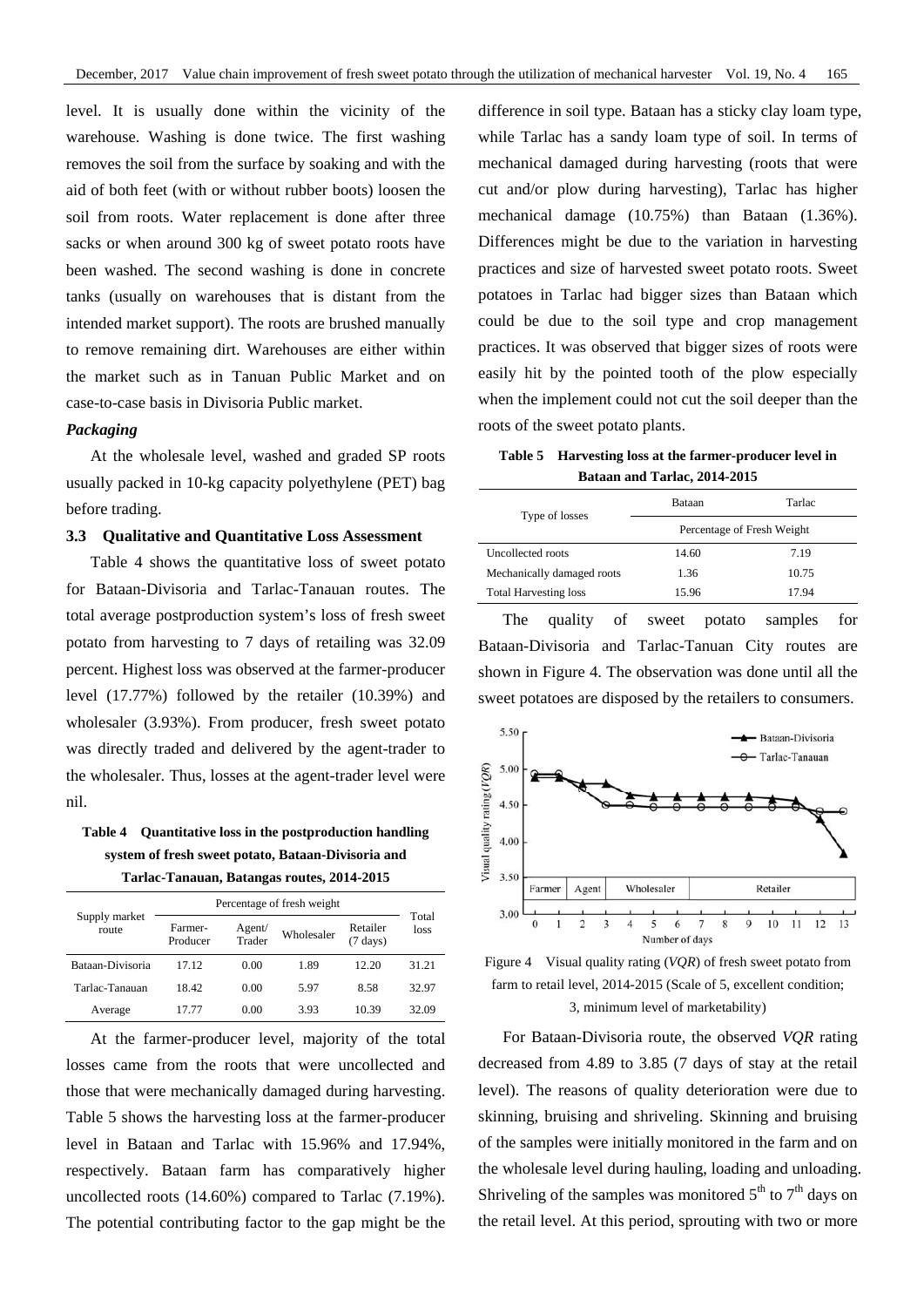sprouts was already observed. There were no pathological defects observed.

For Tarlac-Tanauan route, the observed VQR decreased from 4.93 to 4.41. As in the case of Bataan-Divisoria route, skinning and bruising of the samples was also observed in farm and on the wholesale level. Despite of the observed quality deterioration, both the sweet potato samples of the two routes were still traded as good quality by the retailer to the consumers. These observed defects did not affect the market value of the commodity because traders do not consider roots with bruises and skinning injury unacceptable. Though traders are unaware of this, the advantage of low bruises and skinning injuries would be an extended shelf life (Ndunguru et al., 2000).

#### **3.4 Costs and Net Income Shares of Major Actors**

The cost and net income shares of four players (farmer, agent-trader, wholesaler and retailer) involved along the marketing channels of Bataan-Divisoria and Tarlac-Tanauan in handling sweet potato roots were determined and summarized in Table 6. In terms of net income, the farmer-producer is the top earning actor  $(4.76 \text{ PhP kg}^{-1})$  but considered as the most vulnerable to price fluctuation (as the selling price is dependent on the agent-trader's decision) and to production-related factors such as deterioration in quality brought about by insect pest infestation and losses during harvesting. In all the players, the trader has the lowest net income (2.02 PhP  $kg^{-1}$ ) but can generally be assumed as the safest player from price fluctuation and quantity loss as the selling price to wholesaler is set first before setting the buying price from the farmer. The retailer is the second top earner with  $4.28$  PhP kg<sup>-1</sup> and net income share of 14.83% next to farmer (16.50%). Retailer shares the risk of higher postharvest loss being at the end of the chain and has the second highest cost share (15.67%).

The farmer contributes the highest percentage share (41.63%) to the end price of fresh sweet potato on a per kilogram basis. While he gets the highest share of income per kilogram, he also shoulders the highest cost of producing the commodity.

Under the situation, addressing the major constraints in postharvest operations undertaken by the farmers will improve the chain and will alleviate the financial conditions of the farmers. Reducing the harvesting loss and at the same time bypassing intermediaries will increase the profit of the farmers (Imtiyaz and Soni, 2013).

**Table 6 Cost and net income shares of different chain actors along Bataan-Divisoria and Tarlac-Tanauan marketing** 

|  | channels, 2014-2015 |
|--|---------------------|
|--|---------------------|

| All Routes                                                           | Farmer |       | Trader Wholesaler Retailer |       | Total  |  |
|----------------------------------------------------------------------|--------|-------|----------------------------|-------|--------|--|
| Costs, $PhP kg^{-1}$                                                 | 7.25   | 1.24  | 1.87                       | 4.52  | 14.88  |  |
| Net Income, $PhP kg^{-1}$                                            | 4.76   | 2.02  | 2.91                       | 4.28  | 13.97  |  |
| Cost share, % of selling price                                       | 25.13  | 4.30  | 6.48                       | 15.67 | 51.58  |  |
| Net Income share, % of selling<br>price                              | 16.50  | 7.00  | 10.09                      | 14.83 | 48.42  |  |
| Total, %                                                             | 41.63  | 11.30 | 16.57                      | 30.50 | 100.00 |  |
| $N_{\text{min}}$ , $DLD 1 \land \land \land O20$ He $D_{\text{min}}$ |        |       |                            |       |        |  |

Note: PhP  $1.0 = 0.020$  US Dollar

#### **3.5 Identifying of Potential Technology Intervention**

Among the major operations in the postharvest handling system of fresh sweet potato, the harvesting operation at the farmer-producer level provided the highest percentage share of the total postharvest losses. To effect an immediate improvement in the chain, the identification of potential technology intervention in harvesting was prioritized. In addition to the loss due to direct effects of harvesting method such as the unrecovered and mechanically damaged roots, delayed in harvesting due to limited labor predispose the roots to weevil infestation. It is therefore imperative to mechanize to facilitate harvesting.

As a proof of concept, a tractor-mounted conveyor-type digger (Figure 5) which is being used for white potato was validated to assess its applicability and performance in addressing reduction of losses on uncollected and damaged sweet potato during harvesting.

In commercial scale farms, the most common power source during harvesting are the tractor-drawn two plows and carabao-drawn single plow in Tarlac and Bataan, respectively. Tractor-mounted conveyor-type digger can speed up the whole harvesting operation by decreasing time allocation for digging and gathering thereby reducing the labor requirement for harvesting. Since majority of the farmers in Bataan and Tarlac are using 16 to 20 hp four-wheel type tractors for their land preparation, a conveyor-type digger designed for hitching to four wheel type tractor was fabricated and used in the evaluation. The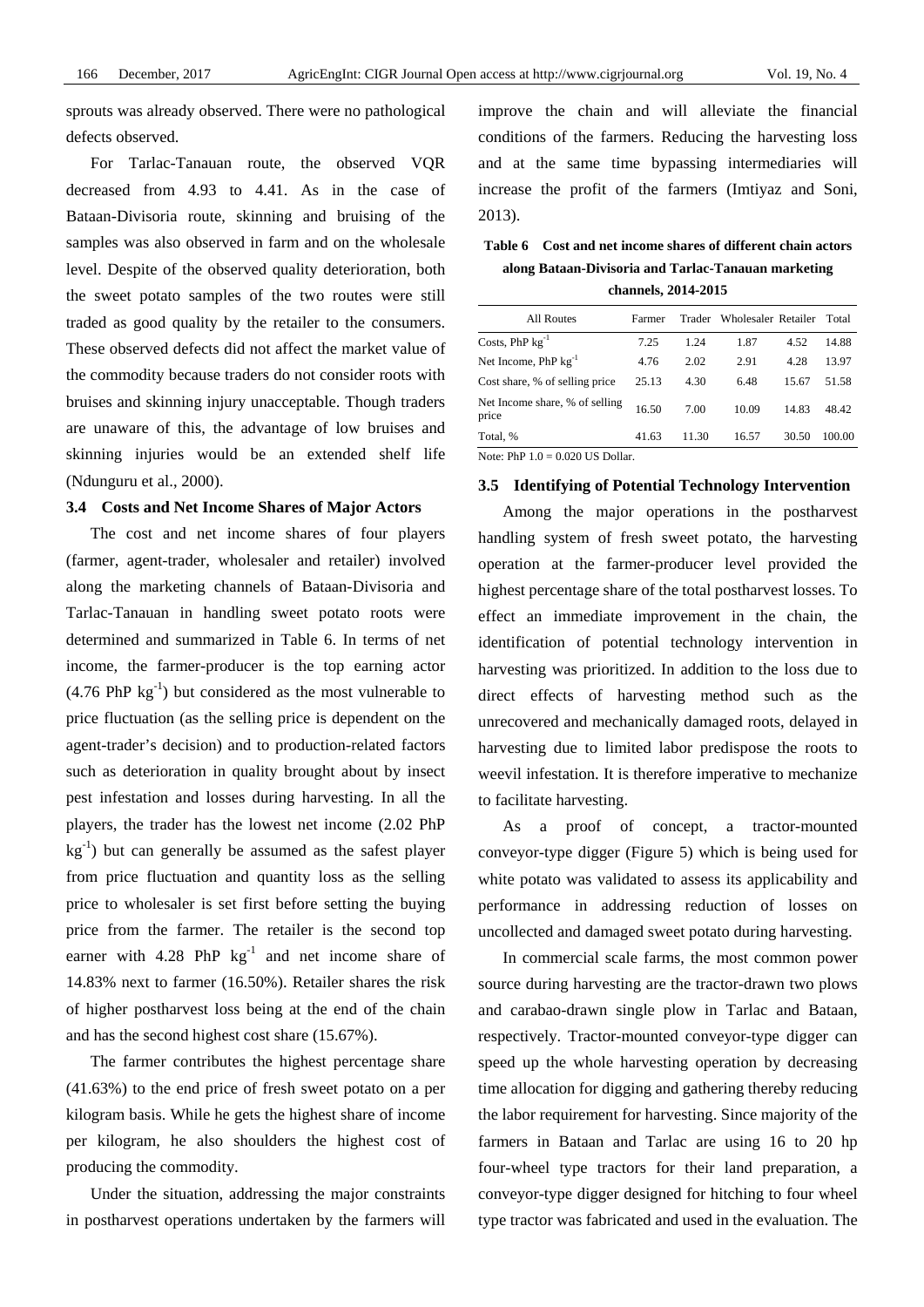blade has 0.60 m width enough to accommodate a single ridge of sweet potato in a web conveyor with a length of 1.5 m. The depth of cut was set beyond the typical 20 cm depth of sweet potato roots to reduce mechanical damage such as cuts during harvesting. The web conveyor is made of slatted stainless round bars connected to chain on both sides which elevates the soil and sweet potato roots during soil digging. During the digging, the soil is taken off on slatted round bars while the sweet potato roots move by web rotation to the rear of the digger and drop the sweet potato roots to the ground for easy hand picking.



Figure 5 Four wheel tractor-drawn conveyor-type potato digger

3.5.1 Viability of using a mechanical root crop harvester

*Tarlac case*. Harvesting system in Tarlac using tractor-drawn plows guided by two laborers incur harvesting loss of 17.94% due to uncollected/unexposed and mechanically damaged roots. The use of mechanical root crop harvester as an intervention can potentially reduce uncollected roots to 2.60%. This will result to increased quantity of sweet potato that can eventually reduce the unit cost of producing the commodity. It can also reduce labor cost with the replacement of two

laborers guiding the plows. The use of tractor-mounted conveyor-type digger can generate an additional income of 28,396.08 PhP/ha/season for the farmers (Table 7).

# **Table 7 Partial budget analysis of harvesting sweet potato using mechanical root crop harvester as intervention, per hectare, Tarlac, 2015**

| Mechanical root crop harvester VS Tractor-drawn plows                                                     |                                                                                 |                               |             |  |  |
|-----------------------------------------------------------------------------------------------------------|---------------------------------------------------------------------------------|-------------------------------|-------------|--|--|
| <b>Additional Returns</b>                                                                                 | Amount. PhP                                                                     | <b>Additional Costs</b>       | Amount, PhP |  |  |
| Recovered loss                                                                                            | 27,796.08                                                                       |                               |             |  |  |
| Sub-total Add Returns                                                                                     | 27,796.08                                                                       | <b>Sub-total Add Costs</b>    | 0.00        |  |  |
| <b>Reduced Costs</b>                                                                                      | Amount, PhP                                                                     | <b>Reduced Returns</b>        | Amount, PhP |  |  |
| Reduced labor cost                                                                                        | 600.00                                                                          |                               |             |  |  |
| <b>Sub-total Red Costs</b>                                                                                | 600.00                                                                          | Sub-total Add costs           | 0.00        |  |  |
| Change in Benefits                                                                                        | 28,396.08                                                                       | Change in Cost                | 0.00        |  |  |
| Net Change                                                                                                | 28.396.08 PhP ha <sup>-1</sup>                                                  |                               |             |  |  |
| Assumptions:                                                                                              |                                                                                 |                               |             |  |  |
| Total Area, ha                                                                                            | $= 1.00$                                                                        |                               |             |  |  |
| Yield per hectare, $kg/ha = 15,100$                                                                       |                                                                                 |                               |             |  |  |
| Farmgate price, $PhP/kg = 12.00$                                                                          |                                                                                 |                               |             |  |  |
| Harvesting loss                                                                                           |                                                                                 |                               |             |  |  |
| No intervention at 17.94% loss = $2,708.94$ kg ha <sup>-1</sup> valued at 32,507.28 PhP ha <sup>-1</sup>  |                                                                                 |                               |             |  |  |
| With intervention at 2.60% loss = $392.60$ kg ha <sup>-1</sup><br>valued at 4,711.20 PhP ha <sup>-1</sup> |                                                                                 |                               |             |  |  |
|                                                                                                           | Difference = 2,316.34 kg ha <sup>-1</sup> valued 27,796.08 PhP ha <sup>-1</sup> |                               |             |  |  |
| Service fee                                                                                               |                                                                                 |                               |             |  |  |
| No intervention $=$                                                                                       | Tractor plus 2 plow operators                                                   | 3,600,00 PhP ha <sup>-1</sup> |             |  |  |
| With intervention $=$ Tractor $-$ harvester                                                               |                                                                                 | 3,000.00 PhP $ha^{-1}$        |             |  |  |
|                                                                                                           | Difference:                                                                     | $600.00$ PhP ha <sup>-1</sup> |             |  |  |
| $N_{\Omega}$ PhP 1 0 - 0.020 US Dollar                                                                    |                                                                                 |                               |             |  |  |

Note: PhP  $1.0 = 0.020$  US Dollar.

*Bataan case*. Similarly, harvesting in Bataan using carabao-drawn plows had harvesting loss of 15.96% due to uncollected and mechanically damaged roots. Under the Bataan soil condition, the tractor-mounted conveyor-type digger as an intervention had harvesting loss of 3.75%. With reference to the carabao-drawn source, tractor-mounted conveyor-type digger will have additional cost due to higher service fee but can be negated by the additional returns coming from reduced losses (Table 8) thereby the use of tractor-mounted conveyor-type digger can provide additional income of 23,408.40 PhP/ha/season.

3.5.2 Viability of investing and operating a mechanical root crop harvester

The viability indicators of investing and operating a mechanical root crop harvester to be used for custom hiring are shown in Table 9.

With an investment cost of 215,251.29 PhP, total annual area coverage of 67.50 ha/yr of sweet potato farms and harvesting fee of 3000 PhP  $ha^{-1}$ , the estimated net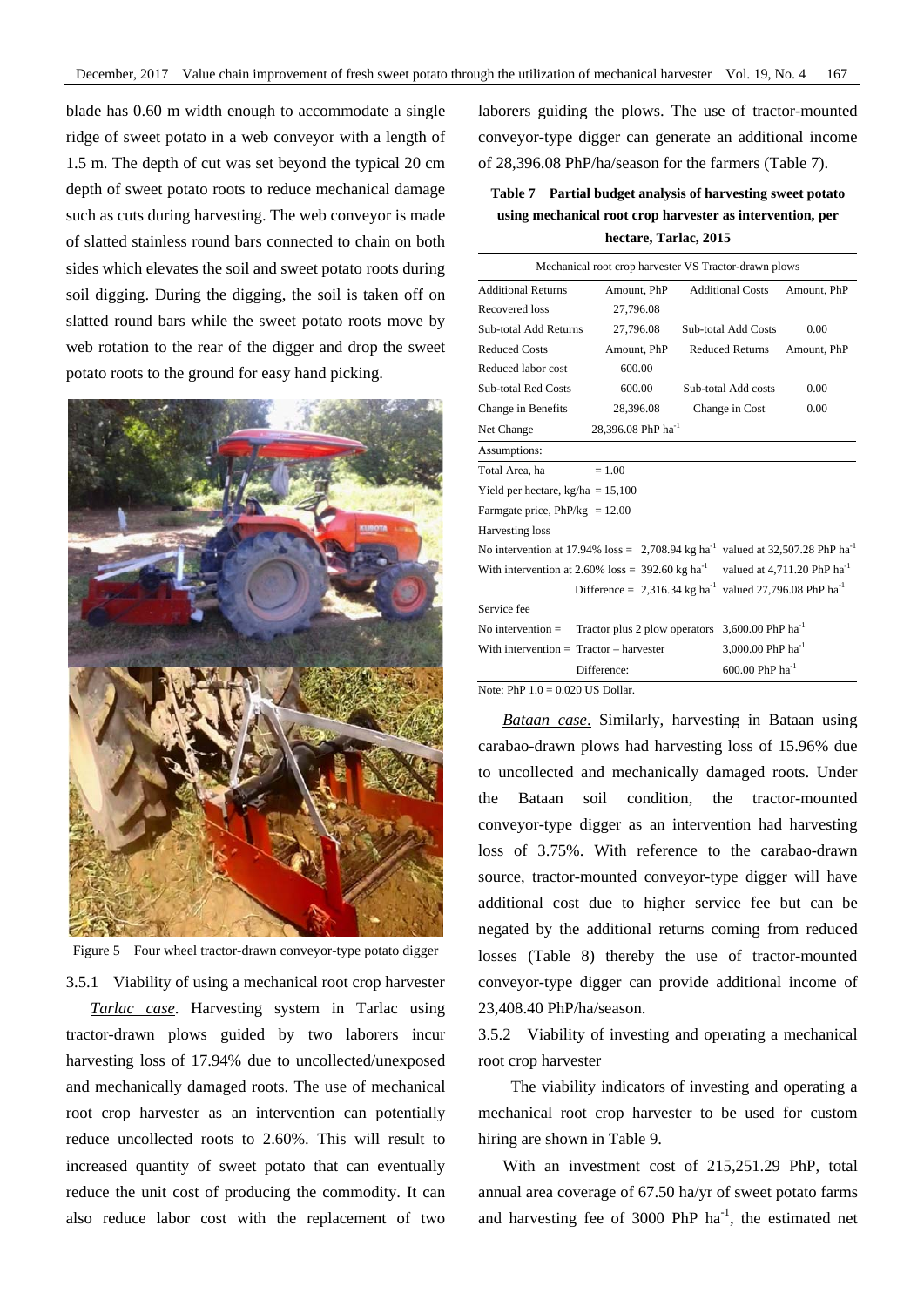present value (NPV), Internal Rate of Return (IRR), benefit-cost ratio (BCR) and payback period (PBP) was 435,106.78, 58.08 PhP, 1.66% and 1.79 years, respectively. The estimated IRR of the technology is higher than the 12% interest rate in commercial bank for loans showing a good financial performance. A potential operator of the technology could invest borrowing the needed capital from a bank at interest rate of 12% and realize positive net benefits and eventually recover his investment in 1.79 years.

## **Table 8 Partial budget analysis of harvesting sweet potato using mechanical root crop harvester as technological intervention, per hectare, Bataan, 2015**

| Mechanical root crop harvester VS Carabao-drawn plow                                                                                                                     |                                                                   |                         |                               |                                          |
|--------------------------------------------------------------------------------------------------------------------------------------------------------------------------|-------------------------------------------------------------------|-------------------------|-------------------------------|------------------------------------------|
| <b>Additional Returns</b>                                                                                                                                                | Amount, PhP                                                       | <b>Additional Costs</b> |                               | Amount, PhP                              |
| Recovered loss                                                                                                                                                           | 24,908.40                                                         |                         | Service fee                   | 1,500.00                                 |
| Sub-total Add Returns                                                                                                                                                    | 24,908.40                                                         |                         | <b>Sub-total Add Costs</b>    | 1,500.00                                 |
| <b>Reduced Costs</b>                                                                                                                                                     | Amount, PhP                                                       |                         | <b>Reduced Returns</b>        | Amount, PhP                              |
| <b>Sub-total Red Costs</b>                                                                                                                                               | 0.00                                                              |                         | <b>Sub-total Add Costs</b>    | 0.00                                     |
| Change in Benefits                                                                                                                                                       | 24,908.40                                                         |                         | Change in Cost                | 1,500                                    |
| Net Change                                                                                                                                                               | 23,408.40 PhP /ha                                                 |                         |                               |                                          |
| Assumptions:                                                                                                                                                             |                                                                   |                         |                               |                                          |
| Total Area, ha                                                                                                                                                           | $= 1.00$                                                          |                         |                               |                                          |
| Yield per hectare, kg                                                                                                                                                    | $= 17,000$                                                        |                         |                               |                                          |
| Farmgate price, PhP                                                                                                                                                      | $= 12.00$                                                         |                         |                               |                                          |
| Harvesting loss                                                                                                                                                          |                                                                   |                         |                               |                                          |
|                                                                                                                                                                          | No intervention, at 15.96 % loss = $2,713.20$ kg ha <sup>-1</sup> |                         |                               | valued at 32,558.40 PhP ha <sup>-1</sup> |
|                                                                                                                                                                          | With intervention, at 3.75 % loss = $637.50$ kg ha <sup>-1</sup>  |                         |                               | valued at 7,650.00 PhP ha <sup>-1</sup>  |
|                                                                                                                                                                          | Difference = $2,075.70$ kg ha <sup>-1</sup>                       |                         | $ha^{-1}$                     | valued at 24,908.40 PhP                  |
| Service fee                                                                                                                                                              |                                                                   |                         |                               |                                          |
| No intervention                                                                                                                                                          | 3 carabao plus 3 plow operators 1,500.00 PhP ha <sup>-1</sup>     |                         |                               |                                          |
| With intervention                                                                                                                                                        | Tractor - harvester                                               |                         | 3,000.00 PhP $ha^{-1}$        |                                          |
|                                                                                                                                                                          | Difference:                                                       |                         | $(1,500 \text{ PhP ha}^{-1})$ |                                          |
| $\mathbf{M}$ $\mathbf{N}$ $\mathbf{N}$ $\mathbf{N}$ $\mathbf{A}$ $\mathbf{A}$ $\mathbf{A}$ $\mathbf{A}$ $\mathbf{A}$ $\mathbf{A}$ $\mathbf{N}$ $\mathbf{N}$ $\mathbf{M}$ |                                                                   |                         |                               |                                          |

Note: PhP 1.0 = 0.020 US Dollar.

| Table 9 Financial performance of mechanical root crop |
|-------------------------------------------------------|
| harvester, Bataan case, 2015                          |

| <b>Financial Indicators</b>                    |            |
|------------------------------------------------|------------|
| Investment cost                                | 215,251.29 |
| Fixed cost, P/year                             | 54,285.18  |
| Variable cost, P/year                          | 73,525.73  |
| Total operating cost                           | 127,810.91 |
| Gross income, P/year                           | 202,500.00 |
| Net income, P/year                             | 74,684.09  |
| Payback period, years                          | 1.79       |
| Internal rate of return (IRR), %               | 58.08      |
| Benefit - cost ratio                           | 1.66       |
| Return on Investment (ROI), %                  | 46.00      |
| Net present value $@12\%$ , PhP                | 435,106.78 |
| Breakeven hectarage, ha/year                   | 28.41      |
| Breakeven service charge, PhP ha <sup>-1</sup> | 1.893.49   |

Note: PhP 1.0 = 0.020 US Dollar.

#### **4 Conclusions and Recommendations**

Postproduction losses along the supply chain of fresh sweet potato from farm to retail level was 32.09%. This is largely contributed by the harvesting loss due soil digging inefficiency of the existing harvesting methods in the study areas. Cost and net income share analysis showed that sweet potato farmer contributes the highest percentage share to the retail price on a per kilogram basis of fresh sweet potato. The farmer gets the highest share of income but also shoulders the highest cost of producing the commodity. Addressing the major constraints in post-harvest operations undertaken by the farmers will improve the chain by reducing the unit cost of producing sweet potato. At the same time, it will improve the financial conditions of the farmers by reducing the losses thereby increasing available commodity for sale. Tractor-mounted conveyor-type digger as technological intervention can reduce losses of uncollected and damaged roots. Technical and financial analysis showed favorable results from the viewpoints of both the technology users and operators. Pilot testing of mechanized harvesting of sweet potato should be done to further assess its technical and socio-economic viability.

Overall, the results of this study would serve as guide for other researchers and concerned agencies/institutions in identifying problem areas for action and applied research. This can also guide the policy makers to provide measures/policies for loss reduction. Furthermore, this will enhance awareness on the need to provide appropriate assistance/technologies for the improvement of handling system of sweet potato production.

#### **Acknowledgement**

The authors would like to express their sincerest gratitude to the Philippine Center for Postharvest Development and Mechanization (PHilMech), Department of Agriculture, Philippines for funding this research undertaking.

#### **References**

BAS. 2014. *Production volume of sweet potato.* Philippines: Department of Agriculture.